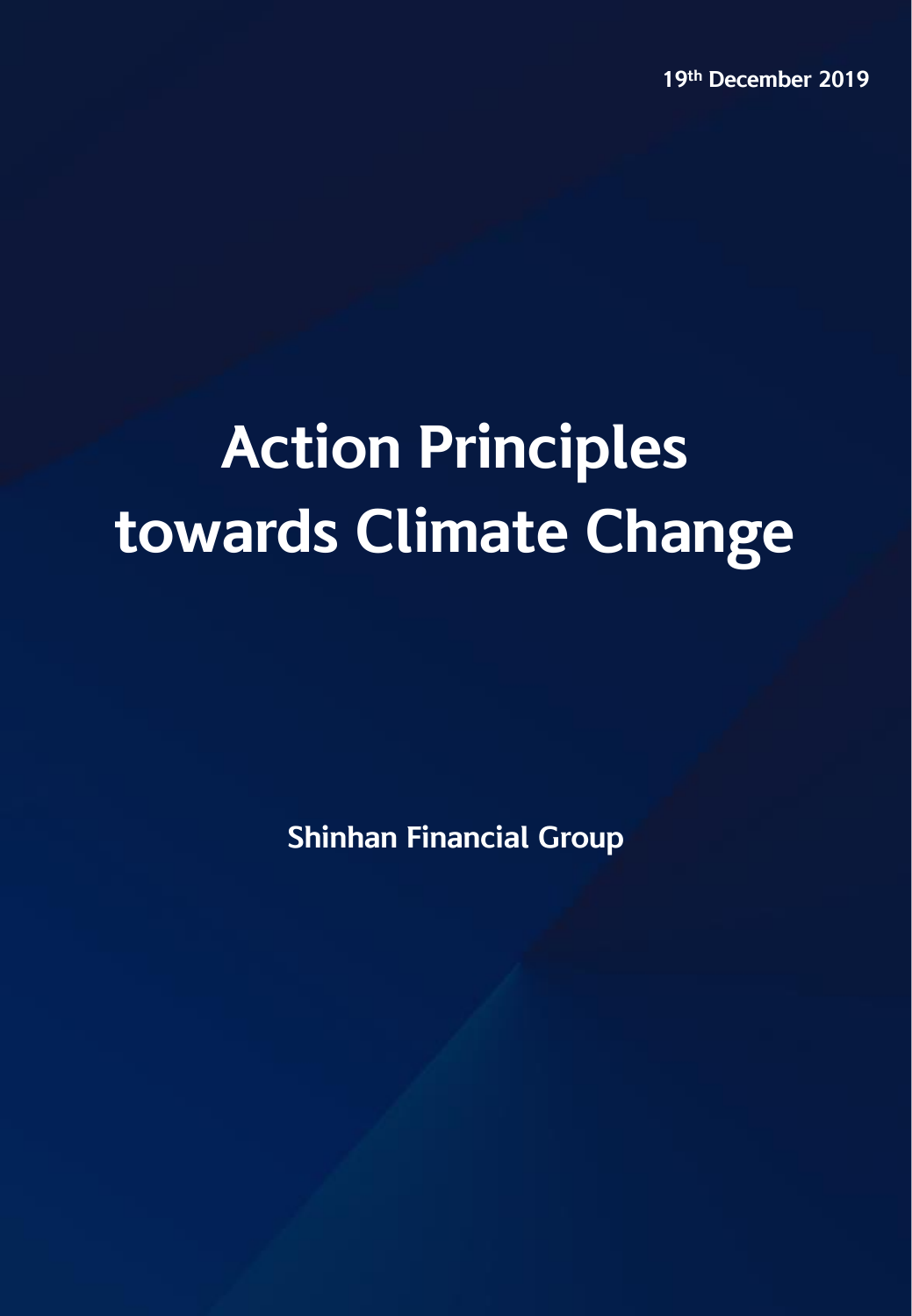

**1.Background**

## **2.SFG's Approach to Combating Climate Change**

# **3.SFG's Five Climate Action Principles for less than**

**1.5℃ Increase**

**4.Execution Scheme**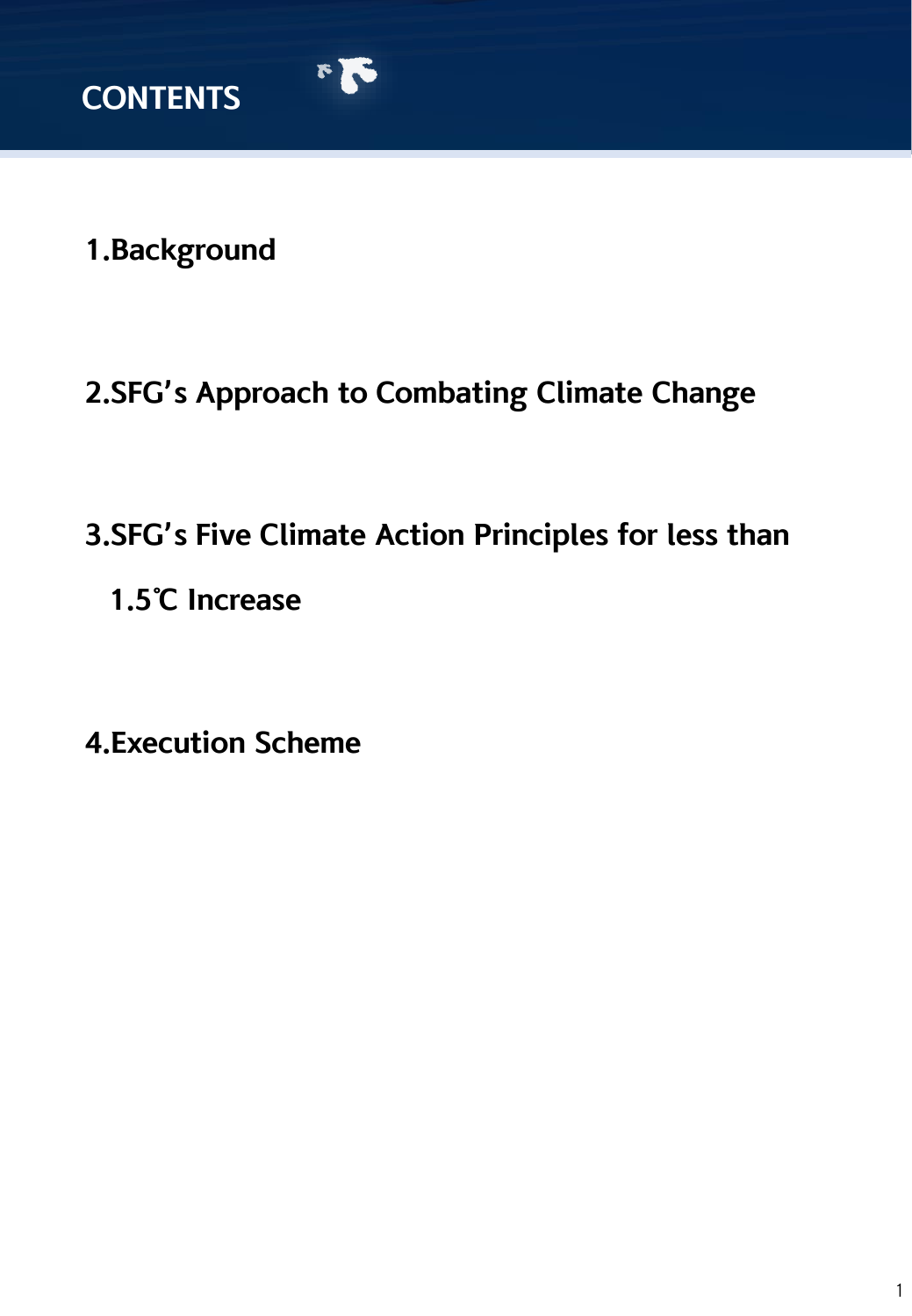## **1. Background**

- $\Box$  The world today faces the daunting challenge of climate change. Global warming, fuelled by continued emissions of greenhouse gases, is causing extreme weather events such as heat waves, floods, cold spells and many associated hazards. In response, the international community adopted the Paris Agreement in December 2015 to set a common goal of combating climate change under a new climate regime and to ensure effective implementation of its framework of action.
- $\Box$  Transitioning to a low-carbon economy in accordance with the Paris Agreement presents both a significant opportunity and an enormous challenge to the global economy and industries. For example, industries and businesses that rely on coal, oil and natural gas will, at least in the short run, be subject to considerable financial pressure, while those that scale up solutions to mitigate climate change and the transformation to a global green economy will enjoy new opportunities.
- $\Box$  Transitioning to a low-carbon economy presents new challenges for the financial services sector, which provides diverse forms of funding for many industries. Financial firms are now responsible for properly managing risks associated with climate change while also finding and expanding new opportunities to support the Paris Agreement and a sustainable global economy.
- $\Box$  As a responsible corporate citizen of the international community, Shinhan Financial Group ("SFG") sets forth the "Action Principles towards Climate Change" to ensure consistent implementation of enhanced Group-wide efforts while reaffirming its commitment to comply with the global framework\* on climate change.

<sup>※</sup> The United Nations' PRB (Principles for Responsible Banking), TCFD (Task Force on Climate related Financial Disclosure), CDP (Carbon Disclosure Project), UN Global Compact, etc. <sup>2</sup>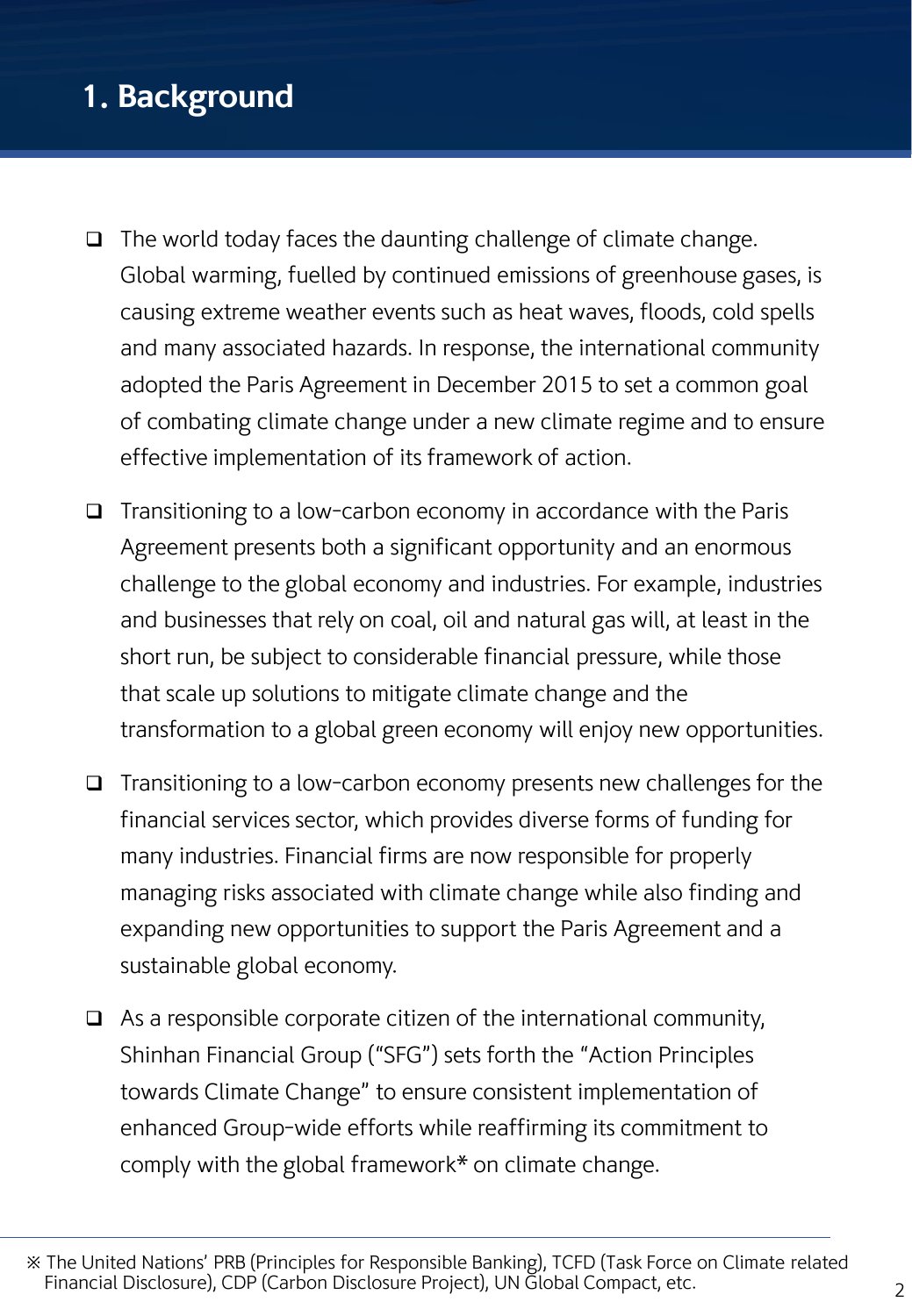## **2. SFG's Approach to Combating Climate Change**

 $\Box$  SFG has long recognized the role and responsibilities of the financial sector in responding to the impacts of climate change as a key requirement for sustainable development. To strengthen our efforts to become a reliable financial partner, the SFG has undertaken activities such as:

#### **Governance Framework**

[Board Committees] CSR Committee, Risk Management Committee

[Executives] ) Group CSR Council (under Group CEO), Group Risk Management Council (under Group CRO)

### **Business Strategies and Risk Management**

- Under its ECO Transformation 20∙20 Strategy, SFG plans to provide KRW 20 trillion in investment and support for green industries while cutting back on its own GHG emissions by 20%.
- SFG selected and has monitored socio-environmental areas of concern, defined activities for which financial assistance will be withheld, and conducted socio-environmental risk reviews based on"SFG's Guidelines for Socio-Environmental Risk Management".

#### **Management and Reduction of Greenhouse Gas Emissions**

- SFG implements the government's GHG and Energy Target Management System and environmental management system ISO14001.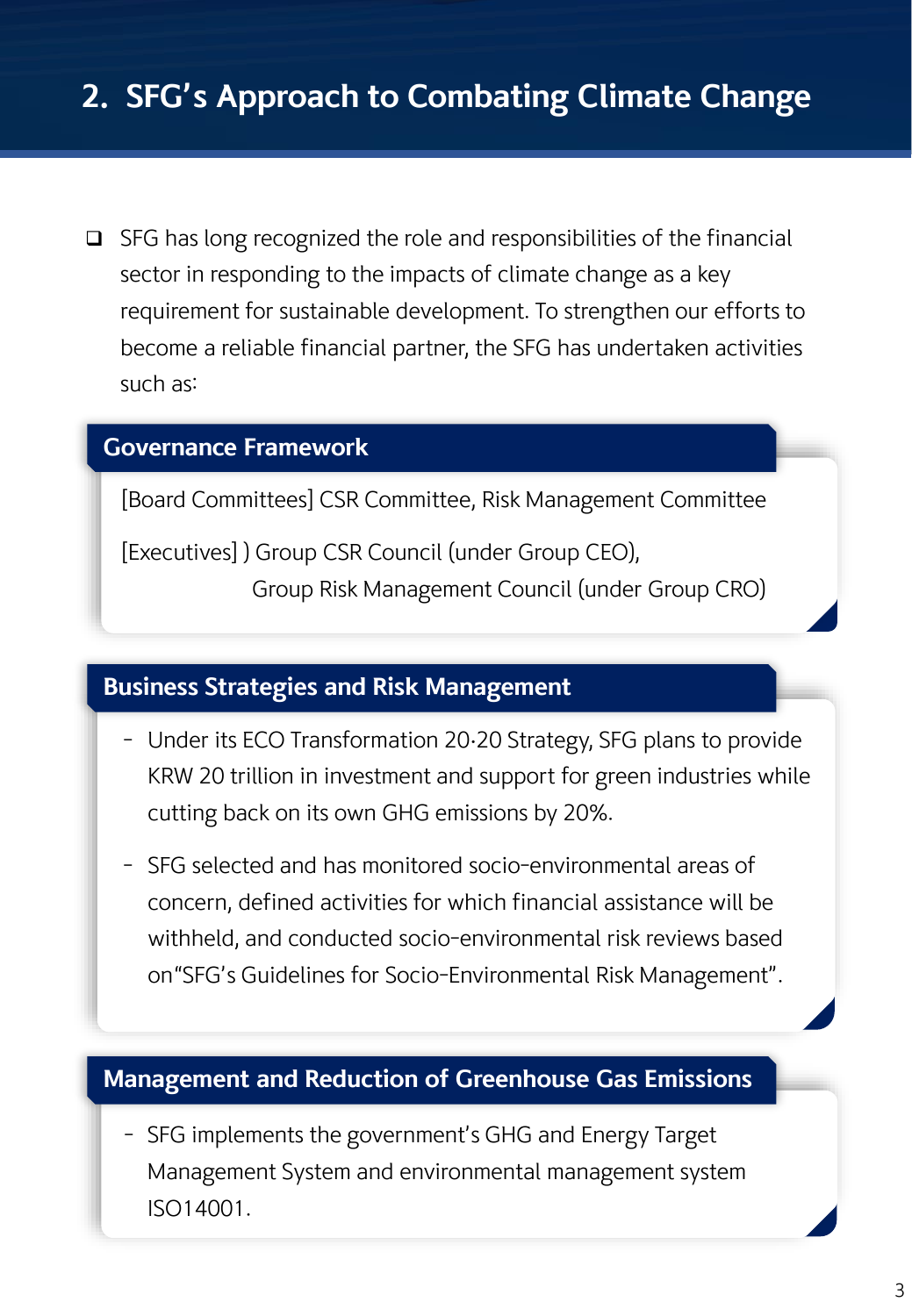## **3. SFG's Five Climate Action Principles for less than 1.5℃ Increase**

 $\Box$  SFG will observe five climate action principles to effectively combat climate change.

#### **[Principle 1] Recognize climate change as a key factor in Group management, and establish and pursue Group-wide response strategies.**

- Recognize climate change as one of the important issues to be considered in Group management, and establish and execute a comprehensive Group-level strategy to reduce greenhouse gas emissions and transition to a low-carbon economy.
- Join in the collective efforts of the international community, and raise awareness among stakeholders, including customers, clients, regulators, and the local community of the Group's climate change strategy and promote their participation.

#### **[Principle 2] Promote climate financing and green financing for eco-friendly projects.**

- Strengthen financial support for assets, projects and businesses related to renewable and highly-efficient energy, and promote financing in the development and transfer of climate friendly technologies through issuance of green, social and sustainability bonds.
- Increase eco-friendly financial products and services for each area of financial service, including loans, insurance and funds.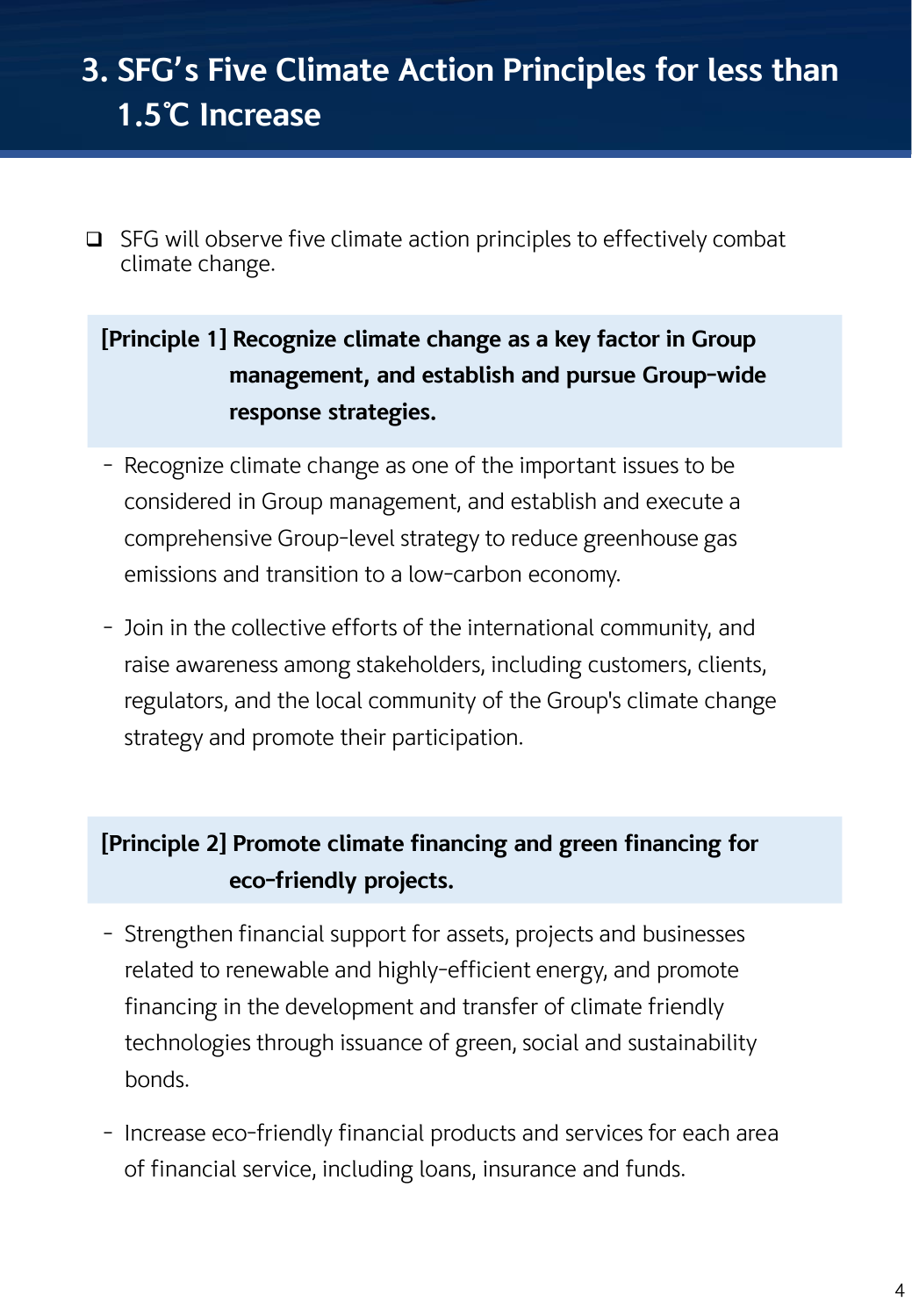## **3. SFG's Five Climate Action Principles for less than 1.5℃ Increase**

#### **[Principle 3] Proactively identify and manage climate change risks.**

- Identify carbon intensity of the financial portfolio and conduct stress tests to analyze the potential impact of and sensitivity to different climate change scenarios by industry and asset composition, thereby proactively managing transition and physical risks from climate change.
- Support and manage the low-carbon transition of high emission industries and enterprises to protect customers and the Group's assets against significant financial losses and asset depreciation from climate change.
- Take part in efforts to reduce investments in coal-fired power plants that cause climate change and particulate matter issues.

### **[Principle 4] Reduce of GHG emissions and increase the use of renewable energy throughout the Group's business operations.**

- Establish and manage goals and implementation plans to reduce GHG emissions from Group's business activities across the portfolio.
- Establish and manage goals and implementation plans to increase use of renewable energy.

#### **[Principle 5] Strengthen governance to manage the risks and opportunities of climate change.**

- The CSR Committee and Risk Management Committee, both subcommittees of the board of directors of the holding company, deliberate and determine climate change and sustainability management strategies and policies, and monitor and supervise progress thereof.
- The management of the holding company and subsidiaries promotes sustainability management including combating climate change, and plans responses to major issues.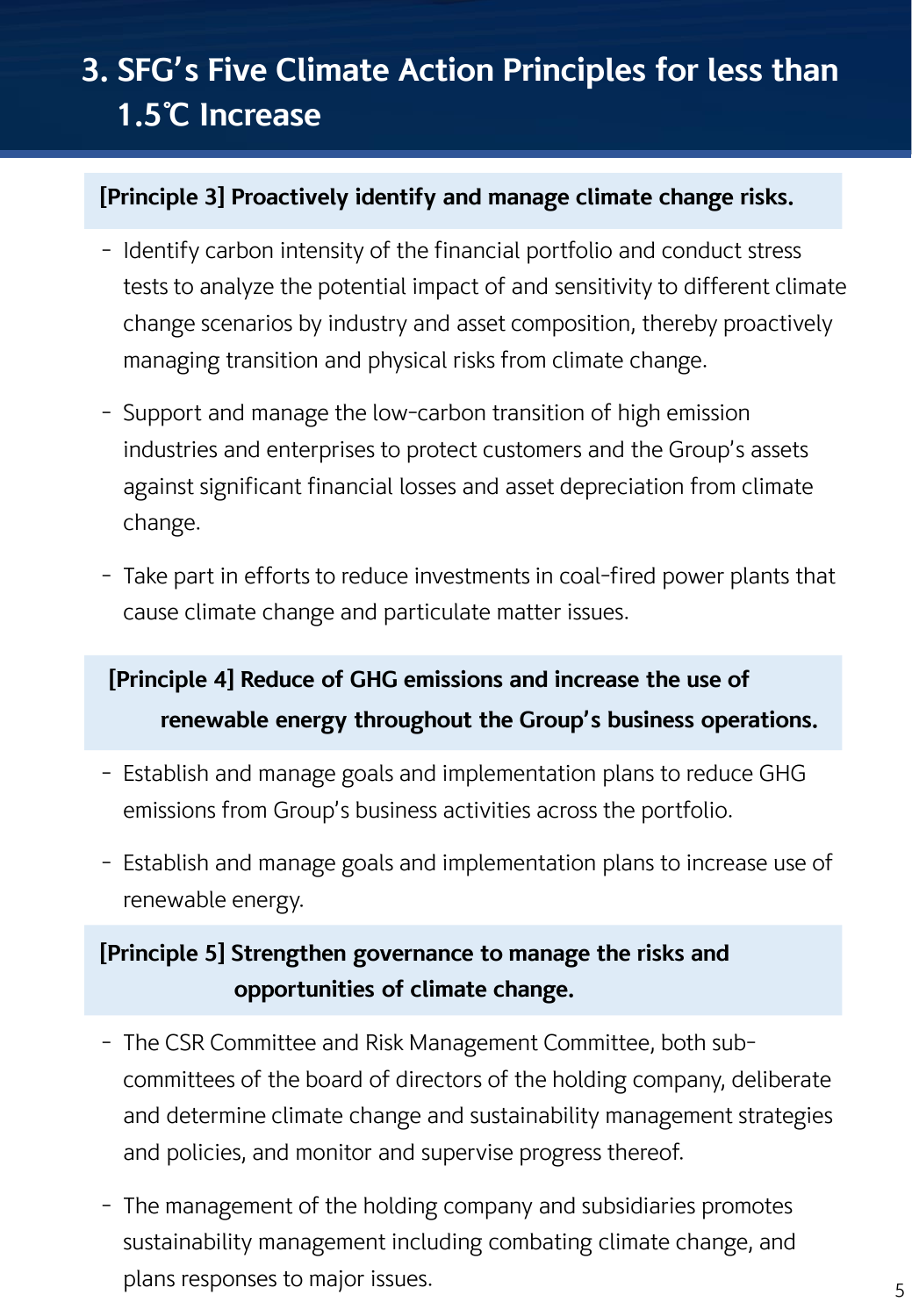## **4. Execution Scheme**

#### $\Box$

 $\Box$ 

#### **Chief Officer**

The holding company will designate a Group Chief Sustainability Officer (CSO) to oversee and support implementation of Group-level climate action principles and sustainability management. Each subsidiary will also have its own CSO.

#### $\Box$ **Implementation Unit**

The Group CSO and subsidiary CSOs will each head units and establish rules on functions and roles to formulate and execute specific action plans.

#### **Oversight Council**

A "Group Sustainability Management Council" with the Group and subsidiary CSOs will share and monitor implementation outcomes of the climate action principles and sustainability management initiatives. Also, a working-level consultative body comprising the Group and subsidiary-level units for implementation of Climate Principles will report to the Sustainability Management Council on preparing and executing specific initiatives. The risks associated with climate change are discussed in the Group Risk Management Council, which consists of the Group CRO and the subsidiary CROs.